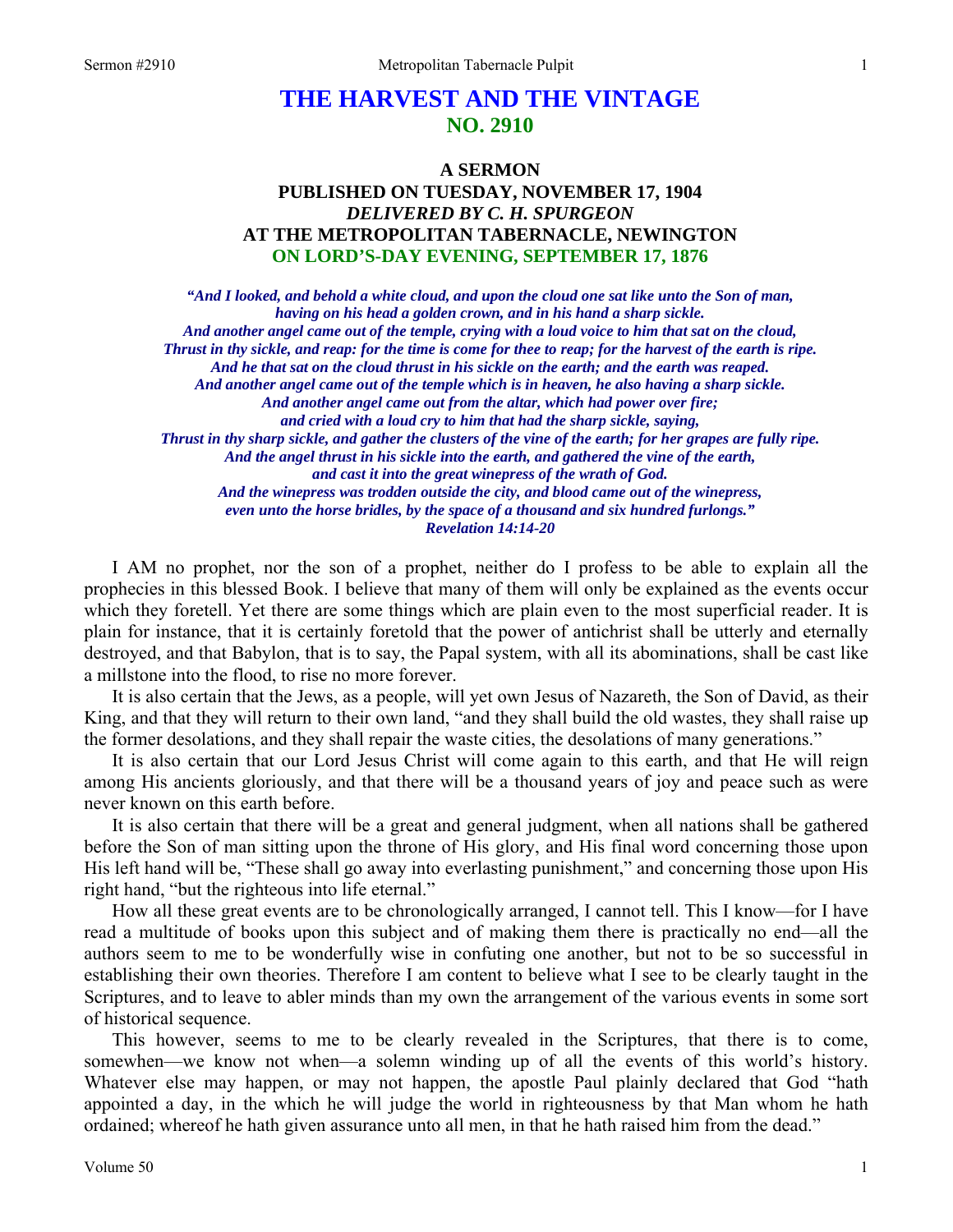Even though we cannot comprehend some things that are foretold by John, or Isaiah, or Daniel, or Ezekiel, we know that "it is appointed unto men once to die, but after this the judgment," and that "we must all appear before the judgment seat of Christ; that every one may receive the things done in his body, according to what he hath done, whether it be good or bad." Judgment must certainly come, even to the house of God, for Peter says that there it shall begin, and if it shall begin there, "what shall the end be of them that obey not the gospel of God?"

That there will be a day of judgment appears to be clear even to human reason, for apart from revelation, or perhaps, assisted by some dim relics of it, all nations—I think I may say all, for no exceptions are known to me—have believed in a judgment. They have called it by different names, and they have described it in various ways, but they have all believed, more or less clearly, in a great throne of justice, before which wrongs will be rectified, sin will be punished, and righteousness will be rewarded.

This has seemed so self-evident, even to the crudest thoughts of the lowest of mankind, that in some shape or other, the most benighted nations have believed it, and it strikes one at once, as being most reasonable, for in this world, how often does infamy triumph! How often is oppression linked with power to destroy innocence and virtue! What are the groans, and sighs, and wailings that I hear, and what the tears that I see, but the outbursts of men who are being crushed beneath the awful burden of lifelong injustice?

The best of men are all too often, trodden down as the very mire of the street, while the worst are sitting proudly in the high places of the earth. If there be a God at all—and we know that there is—there must be a time and a way of rectifying all this in another state, and so there is, as David says, "Verily there is a reward for the righteous: verily he is a God that judges in the earth," and therefore, verily there must be a time of judgment for the ungodly, even common reason seems to teach us that.

Moreover, there is within us all, a conscience, which Shakespeare says "does make cowards of us all," and well I think it possible that it may do so, since we have all sinned and turned from the path of right. Let man do what he will with that conscience—unless there be an extraordinary restraint put upon it—it bears testimony to the great fact that the judgment is coming on apace. We have known men stifle or silence this voice till they have come to a sickbed, or have been at sea in a storm, yet why have they been so alarmed at the approach of death? Death itself is not to be feared, but it is—

#### *"The dread of something after death— The undiscovered country, from whose bourn No traveler returns"—*

that makes a man cling even to an ignominious and shameful life rather than hurry himself, all unprepared, before the bar of God. Men who have, when in health, denied this, have as they have lain dying, proved that they believed it by the cold clammy sweat that has stood upon their brow at the very thought of passing into the spirit world. They have known that there is a God—a God who must do right—and knowing that they have done wrong, they have been afraid to fall into the hands of the living God.

But we are not left to the faint taper of human reason, or to the flickering candle of conscience, we have the full sunlight of divine revelation. Our Lord Jesus Christ Himself has told us in divers ways, sometimes by parable, and sometimes by plain speech, that there is a day assuredly coming in which all mankind shall stand before His bar, and the apostle John, in the visions which we are about to consider, had a view, not exactly of the judgment itself, but of a parable or picture of that judgment.

May the Holy Spirit help us to look into it with divinely opened eyes, and may He graciously impress the truth concerning the judgment upon all our hearts!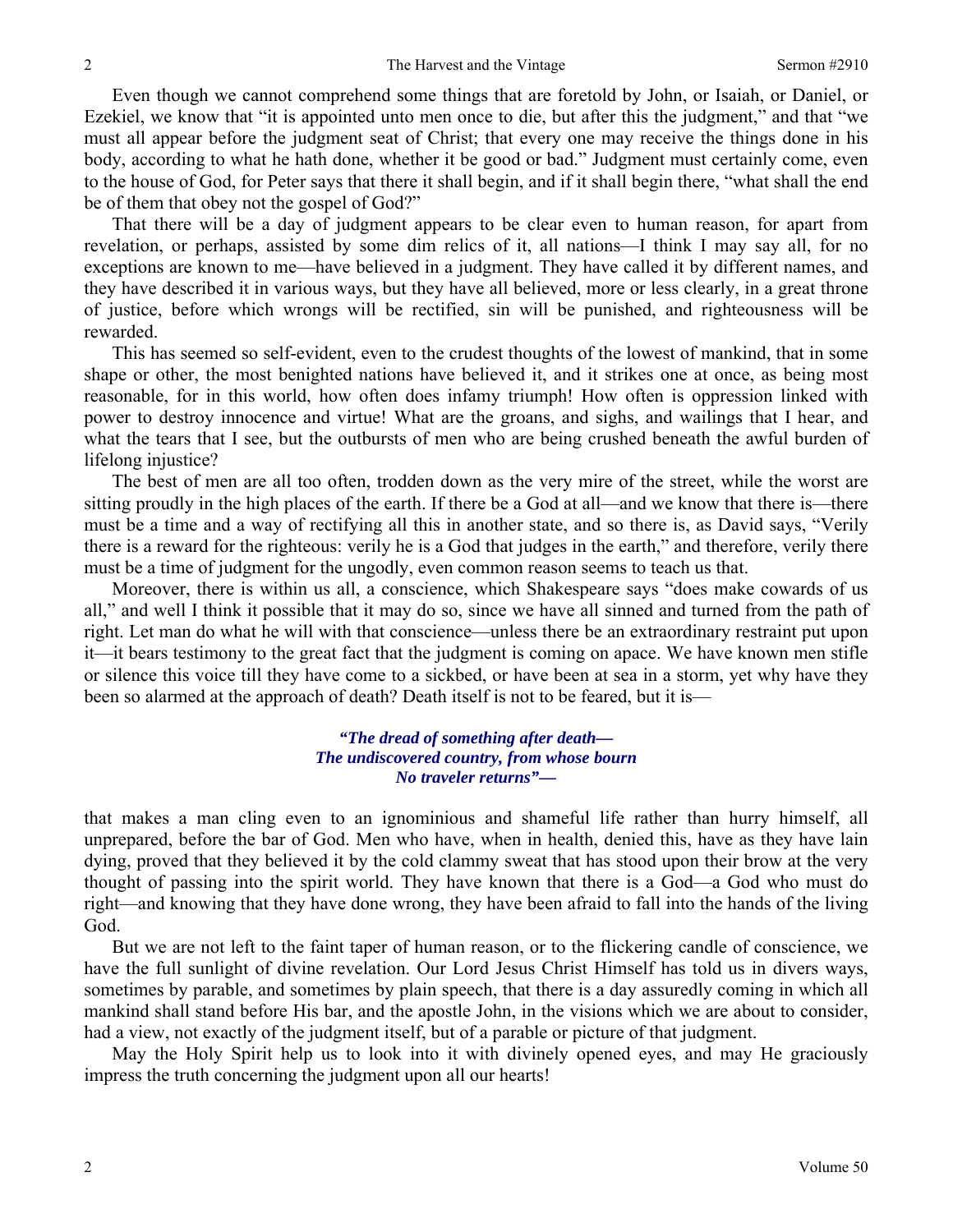Before we consider my main subject, let me call your attention to what John says about the coming of the Judge, "I looked, and behold a white cloud, and upon the cloud one sat like unto the Son of man, having on his head a golden crown, and in His hand a sharp sickle."

Observe then, first, *the Judge's throne*. On that great judgment day, He will come, sitting upon a cloud. What can this metaphor mean? Surely it must mean that His judgment seat will be far more glorious than the thrones of mere mortal monarchs. They may sit upon thrones of ivory, they may exalt themselves upon thrones made of gold, and bedecked with myriads of gems shining like the eyes of the morning, or the stars of the midnight sky, but their thrones can never be compared in splendor with the judgment seat of Christ.

A great white throne shall come sailing along the sky, and on it shall sit the King of kings, and Lord of lords, the Judge of all, who has the right to sit in judgment, whose decisions will be impartial and infallible, and whose sentences will assuredly be carried out. He asks not for any throne that this world could supply, He borrows no leave to judge from Parliament, or Pope, or prince. He is Judge by divine right, as Himself God, and as the Mediator, appointed by God to judge the quick and the dead.

His mysterious throne is also said to be "a white cloud." The word expresses, not so much the color of whiteness, as the dazzling brilliancy of a white substance—dazzling because of its perfect purity. A throne as of alabaster shall that white cloud be to Him—a throne as of transparent glass, pure as crystal—a throne that shall be without spot or blemish—a throne whose judgment no bribe can ever influence—a throne concerning which it may be said that the Judge seated there ne'er fears the face of man or devil, nor will He ever do any man or devil an injustice, but will "lay judgment to the line, and righteousness to the plummet."

The Judge's throne, then, shall be unique for its splendor and unearthly purity, and He will be seated upon a cloud, which will be so elevated in the sky that all can see it. If Christ were to be seated upon a throne set up at Jerusalem or at Rome, only a part of the world's vast population would be able to behold Him, but on that tremendous day, there shall be an audience chamber large enough to hold the quick and the dead of all climes and all times, and Christ shall be there, above them all, "and every eye shall see him, and they also which pierced him: and all kindreds of the earth shall wail because of him."

So, on some calm summer evening, as the sun has been setting, I have seen a cloud, wafted by the wind in the very face of the sun, and the sun has shone upon it, lighting it up with such glory as heaven's pencil alone could give, and I have said to myself, "So shall it be in that day when the Son of man shall appear, seated upon a white cloud as his last throne of judgment."

Now turn your eye for a little while, from the Judge's throne to *His Person,* "Upon the cloud one sat like unto the Son of man." And well may John say "like unto the Son of man," for it is none but He, "THE Son of man." Man has had many sons, but no other like this "Son of man." He is the truest man who ever lived—the most manly of all men—the only one in whom manhood has reached its perfection, and in that day, every eye shall see that, though He is "very God of very God," yet is He also just as truly man. They shall behold the nail prints in His hands and His feet, and the marks of the spear thrust in His side, and they shall see that it is even He whom they called, "the Nazarene," and whom wicked men nailed to the cross of Calvary.

It is HE who shall come to judge the quick and the dead—the gentle Jesus, "meek and lowly in heart" still, full of love, and abundant in mercy, for those attributes can never depart from our Lord Jesus Christ, yet they will be consistent with the sternest justice and the most unflinching administration of the law of God.

It will go ill in that day, with those who have despised the Lamb of Calvary, for they shall find that He is also "the Lion of the tribe of Judah." None are more terrible in justice than those who are tender in mercy. Bring to me the gentlest spirit that ever lived, and begin to tell the tale of the Bulgarian massacres, and I will guarantee you that in proportion to the tenderness will be the indignation. They, who have no heart, cannot display real indignation, but where there beats a true heart of love, there must be righteous wrath against that which is unloving, holy anger against that which is unjust and true.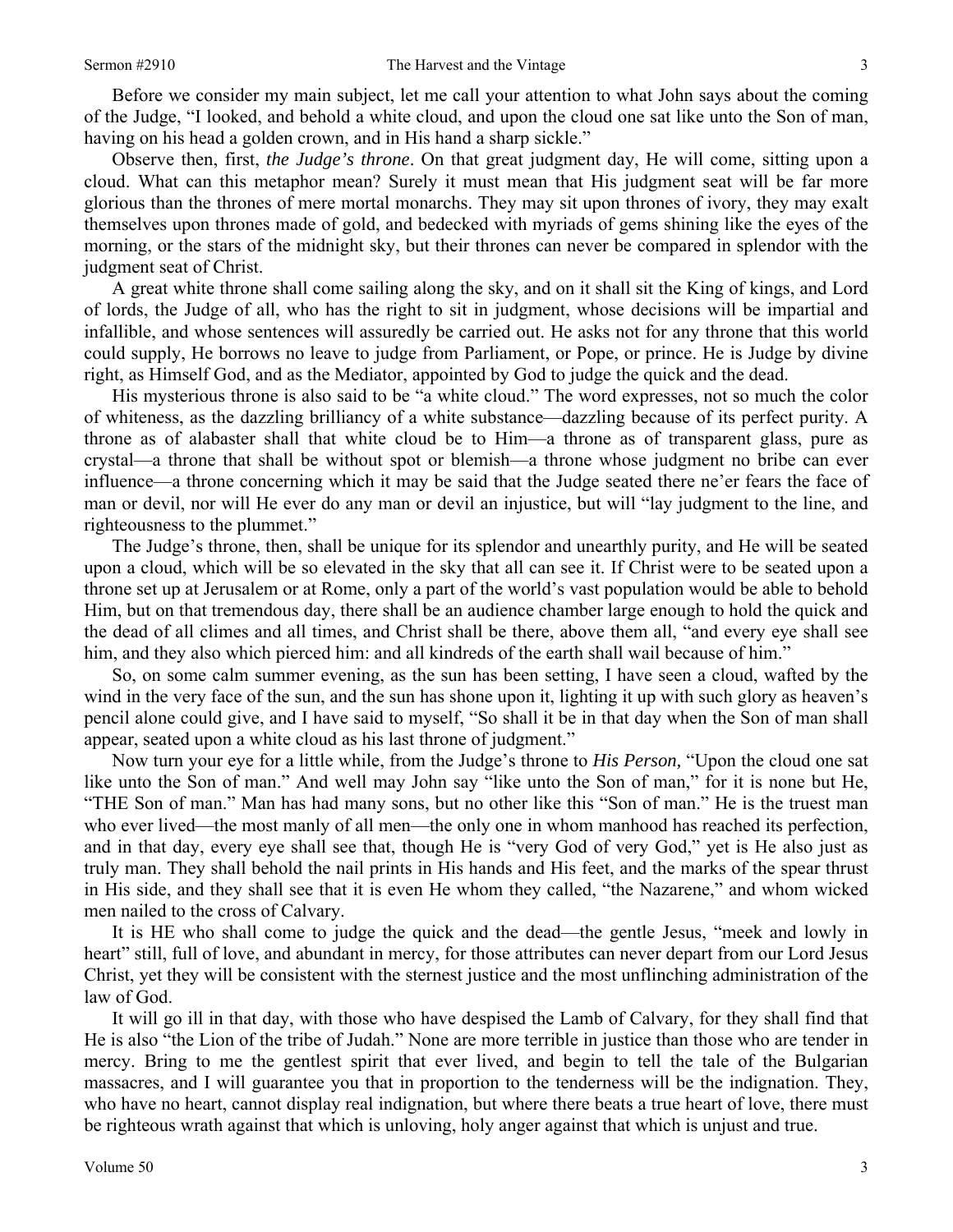So shall it be with Him who will sit upon the white cloud. With a perfectly balanced mind, calm and absolutely impartial, gentle, yet terrible, He will sit upon that throne of spotless purity, "and every eye shall see him." My eyes shall see Him, and your eyes shall see Him, and the eyes of everyone who has been born of woman shall see Him in that day.

We have glanced at the Judge's throne, and at His person, now let us note *His adornments*. John mentions that he saw "on his head a golden crown." That is to signify that He is a Sovereign, and indeed, as I have already reminded you, He is King of kings, and Lord of lords, and He is to be the Judge of all by virtue of His divine authority and power.

How different it will be to see Him with a crown of gold upon His head from what it was to see Him wearing that terrible crown of thorns which the cruel soldiers plaited, and thrust upon His brow! The word used here does not usually refer to the diadem of power, but to the crown won in conflict, and it is very remarkable that it should be said that, when Christ comes to judge the world, He will wear the garland of victory, the crown which He has won in the great battle which He has fought.

How significant of His final triumph will that crown of gold be about those brows that were once covered with bloody sweat when He was fighting the battle for our salvation! As His saints catch a glimpse of that fillet of gold, they will remember His victorious words, "It is finished;" and the very sight of that golden crown will fill their hearts with ineffable joy and delight, for they will recollect that He triumphed on the cross for them, and that He has vanquished all their foes, and now He has come to claim them as the reward of His struggles, and the spoils of His victory.

Give one more look at the Judge upon His throne, and you will see that He carries "in His hand a sharp sickle" or reaping hook. This is His scepter and it signifies that He has come to finish His last great work, which will be sharp, swift, and decisive. When He came to fight the battle of truth, "out of His mouth went a sharp twoedged sword," but now, it is hand work rather than mouth work with Him. There will be no ministry of mercy now, no further proclamation of the Gospel, but with a sharp sickle, Christ will come to reap. The sowing time will be over, and the reaping time will have come.

What a sight that will be! "For he will finish the work, and cut it short in righteousness: because a short work will the Lord make upon the earth." On that last tremendous day, when the earth will be rocking and reeling to and fro in terror at His coming, there will be a fulfillment of that verse in the last chapter of this Book, "He that is unjust, let him be unjust still: and he which is filthy, let him be filthy still: and he that is righteous, let him be righteous still: and he that is holy, let him be holy still. And, behold, I come quickly; and my reward is with me, to give every man according as his work shall be."

**I.** Now follow me while we look, first, at THE HARVEST, and may the Spirit of God render these great truths exceedingly impressive to us!

The first thing to be done, at the coming of the Lord, is to gather to Himself His own people—the wheat which He Himself sowed, the precious grain which He watered with His bitter tears and His bloody sweat, "Another angel came out of the temple, crying with a loud voice to him that sat on the cloud, Thrust in thy sickle, and reap: for the time is come for thee to reap; for the harvest of the earth is ripe."

Notice that *this reaping comes first,* and I think it comes *first in order of time*. If I read the Scriptures aright, there are to be two resurrections, and the first will be the resurrection of the righteous; for it is written, "But the rest of the dead lived not again until the thousand years were finished. This is the first resurrection. Blessed and holy is he that has part in the first resurrection, on such the second death has no power."

Sometimes in Scripture, the resurrection of the just and of the unjust is represented as taking place simultaneously, and at other times, they are represented as having an interval of a thousand years between the two, yet a thousand years are but as one day to God, and it may be that the whole period is included in the day of judgment.

Still, it strikes me that we have sufficient warrant from Scripture to say that in the order of time, the harvest comes before the vintage, as Paul says, "The dead in Christ shall rise first: then we which are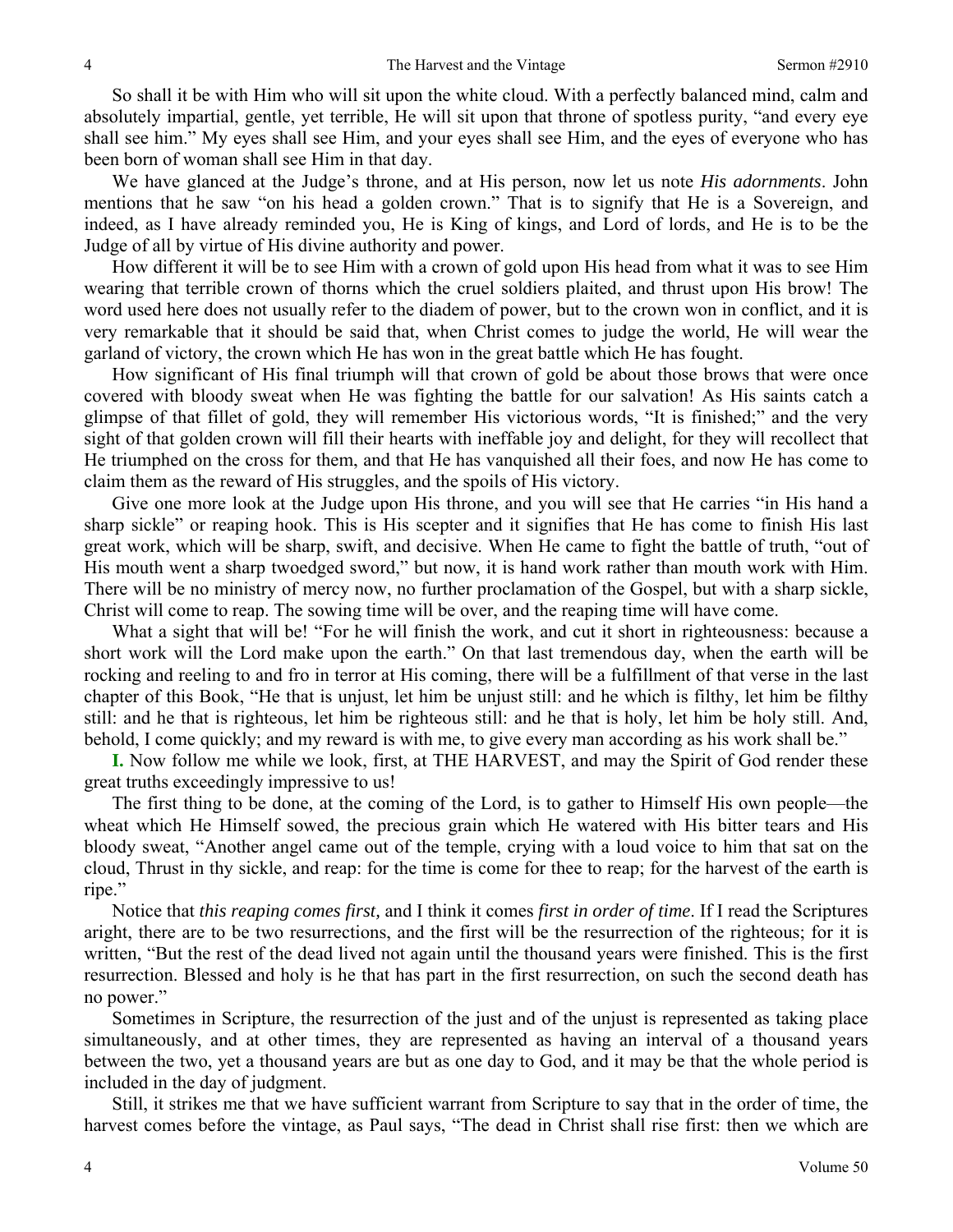alive and remain shall be caught up together with them in the clouds, to meet the Lord in the air; and so shall we ever be with the Lord." After that, I gather that He will come to judge and to condemn the wicked.

But certainly, if not first in order of time, it is here put *first in order of importance,* for it is the ingathering of the wheat to which Christ specially looks forward, it is this on which His soul is set with ardent longing. Judgment is His strange work, His left-handed work, but "He delighteth in mercy," and He will put this work first when He comes to "judge the world with righteousness, and the people with his truth." He has such regard for His saints that "when he maketh inquisition for blood, he remembereth them." His eye is ever fixed upon them, and even on the day of judgment, the great event to Christ shall be the clearing of the righteous from every accusation that may be brought against them, the complete and final justification of as many as have believed in Him.

We can see from reading this passage, that those to be left, after the righteous are gathered in, are very clearly indicated. In this world, in the present state, there is a mixture of good and bad. Here, the tares and the wheat grow close together in the same field, and as a general rule, no man can tell the tares from the wheat. If any of us were to try to root up the tares, we should be almost sure to also root up the wheat. But in that day, the righteous and the wicked will be easily distinguished from one another.

Nobody ever mistook an ear of wheat for a cluster of grapes, and when Christ comes the distinction between the righteous and the wicked will be as clearly manifested between a field of wheat in the time of harvest and a vineyard when the grapes are ripe. It is plainly declared that in that day, God's wheat will be ripe for the heavenly garner, "Thrust in thy sickle, and reap: for the time is come for thee to reap; for the harvest of the earth is ripe."

When the Lord Jesus comes, every child of God will be found to be ripe for heaven. There is a great deal of greenness and sourness in us while we are in the blade and in the ear, but when we are dried—as the word might be translated—when the wheat has become mellowed by the ripening influences of autumn—then shall we be as sweet, ripe corn for the Lord of the harvest to gather into His garner.

Some of you do not feel very ripe at present, but you may rest assured that you will not be harvested until you are fully ripe. The Lord will not reap one ear of His corn green, and He has a secret way of preparing His people for heaven when He has prepared heaven for them. The righteous will be perfectly ripe in that day, "The time is come for thee to reap; for the harvest of the earth is ripe."

Notice also, that they are all to be gathered in, and that this great task is to be accomplished by the crowned King Himself. I want that fact to be specially noted by you, so let me again read the sixteenth verse, "And he that sat on the cloud thrust in his sickle on the earth; and the earth was reaped." With the golden crown upon His brow, He that is like unto the Son of man will stoop from His throne of cloud, and reap His saints—gathering them all to His bosom in one glorious sweep of His strong right arm.

It does not say that Christ will send an angel to do this reaping. His love to His chosen is so great that He will not entrust this task to any angel, but will do it all Himself. He alone knows how much that ripe corn has cost Him. Those precious souls were espoused unto Him from eternity, and they were redeemed by Him with His own heart's blood. They are members of His body, of His flesh, and of His bones, so He gathers them unto Himself, and does not think it beneath His dignity Himself to be the reaper of this golden grain.

Do you not delight in that thought—you who love the Lord? Does not your heart rejoice in knowing that in that great day when you stand like ripe corn, Christ shall come, sitting upon a white cloud, and having on His head a golden crown, and with the sharp sickle in His hand, He will gather you unto Himself with the glad joy of the reaper?

It is another metaphor that we find in the book of Malachi, but it has the same meaning, "They shall be mine, saith the LORD of hosts, in that day when I make up my jewels." None can tell, not even those who have had the greatest sympathy with Christ in the sowing, what will be His joy in the reaping, and what shall be our joy too, when we enter into the joy of our glorified Lord.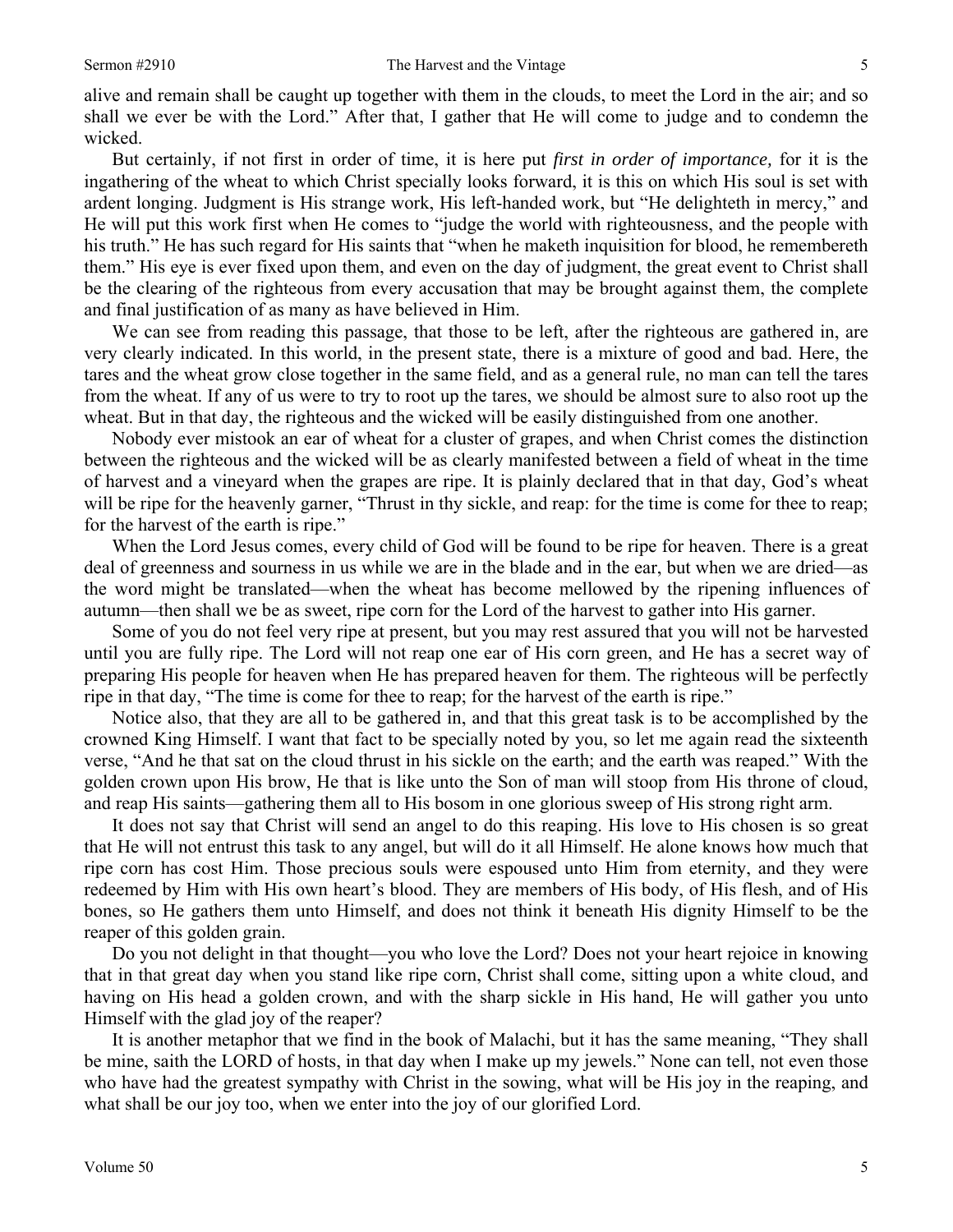The harvest, even on earth, is a happy time; hear how the reapers sing and shout as they carry the golden sheaves into the garner, but what rejoicing and what shouting there will be when we, as shocks of corn fully ripe, are taken home to the heavenly garner! Well did we sing just now, in anticipation of that last harvest home—

#### *"Hallelujah! Welcome, welcome, Son of God!"*

May you and I, dear friends, all be garnered amongst the wheat in that great harvest day!

**II.** Now, for a little while, we must have the very heavy task of looking at THE VINTAGE.

The vintage represents the destruction of the wicked, "And another angel came out of the temple which is in heaven, he also having a sharp sickle." You see, it is not the crowned Christ who comes to do this work of judgment, but an angel. "And another angel came out from the altar, which had power over fire; and cried with a loud cry to him that had the sharp sickle, saying, Thrust in thy sharp sickle, and gather the clusters of the vine of the earth; for her grapes are fully ripe." I want to speak to you very calmly, yet very solemnly, about this last vintage, because it may concern some of you. If you do not escape from the wrath to come, it *must* concern you—awfully and terribly concern you.

Notice first, that *this vintage comes after the harvest*. As I have told you, I think it will be so in the order of time. After Christ shall have gathered His saints unto Himself, then shall He summon the wicked to appear before His judgment seat. Then shall follow their terrible condemnation, and even if it is not second in the order of time, it will be second in the order of importance. Dreadful as is their doom, our Lord Jesus Christ does not look upon that as the principal event of that last great day. His own words are, "The Son of man shall send forth his angels, and they shall gather out of his kingdom all things that offend, and them which do iniquity; and shall cast them into a furnace of fire: there shall be wailing and gnashing of teeth. Then shall the righteous come forth as the sun in the kingdom of their Father."

As I said before, the wicked will be clearly distinguished from the righteous in that day. Nobody will mistake them then. They may be mistaken here, for they may go to the same place of worship, they may sing the same hymns, and in many respects they may be like the children of God. We may easily mistake tares—such tares as Christ mentioned—for blades of wheat, but again I remark that there is no possibility of mistaking a cluster of grapes for an ear of corn. So, in that day, there will be no way of evading the Judge's infallible judgment, there will be no miscarriage of justice before the bar of God.

Observe next, that the *condemnation of the ungodly is called for by the angel of fire,* "Another angel came out from the altar, which had power over fire." Ah, me! what means this? Has God appointed some holy spirits to watch over the instruments of terror with which He will execute the fierceness of His wrath?

Was that the angel, "which had power over fire," who launched the thunderbolts in Egypt on that dread night when the firstborn in all the land were slain unless they were sheltered under the sprinkled blood? Was that the angel, "which had power over fire," who smote the hosts of Sennacherib? Was that the angel, "which had power over fire," who opened the furnaces of hell, and caused fire and brimstone to descend on guilty Sodom and Gomorrah? It may be so, and that this same angel shall come forward at the last, to demand that justice shall be executed upon those who have despised God, and rejected Jesus Christ whom He has sent.

It appears also from the parable, that *the wicked will be fully ripe for punishment*. That is a very strong expression in the eighteenth verse, "Gather the clusters of the vine of the earth; *for her grapes are fully ripe.*" The righteous are said to be ripe, some of them perhaps only just ripe, but the wicked are fully ripe, for sin has a wonderfully ripening effect upon men. They add iniquity unto iniquity until they have filled up the measure of it. The Greek word used here, means that they have reached their *acme* they have come to the highest point of sin.

Are any of you here fully ripe? Why, I think that one sin makes a man ripe for judgment, but to go on year after year, despising Christ, and rejecting His Gospel, must make man what we call "dead ripe."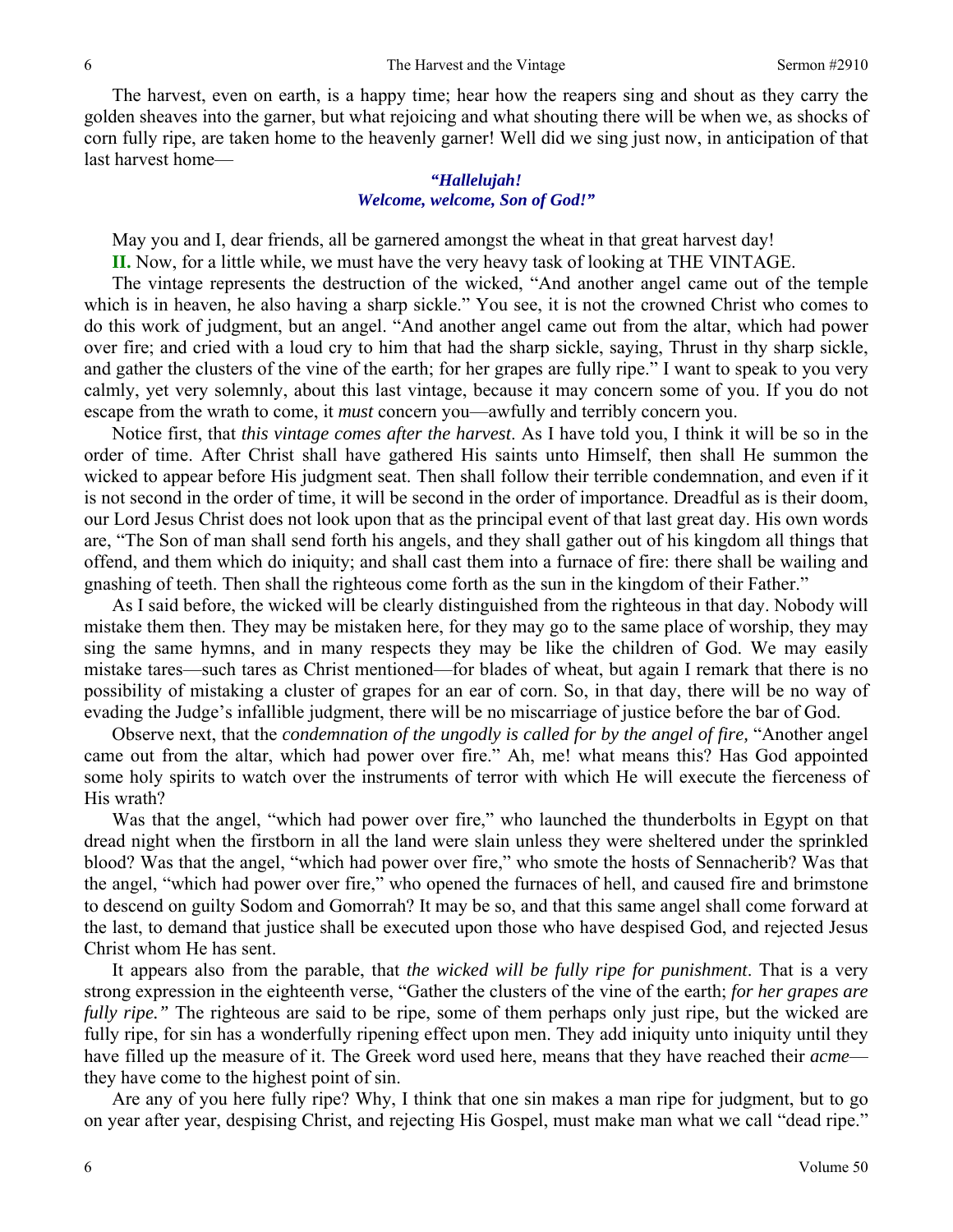When a man goes on to profanity, and blasphemy, and infidelity, surely he must be "fully ripe." So will all be in that great day of the gathering of the vintage of woe, and just as the clusters of the vine cannot resist the force of the hand that plucks them, or the sharp knife that cuts them off, so shall the wicked in that day, be utterly defenseless, hopeless, and helpless, and he that reaps them with his sharp sickle, shall find no difficulty in cutting them all off. Again I remind you that it will not be Christ who will do this work, an angel will do it, not the crowned King seated on the white cloud. They would not have anything to do with Him, so He will have nothing to do with them, except to deliver them over to the angel that has power over fire, and His brother executioner.

What a terrible sight that judgment will be! As John looked upon it in his vision, I feel sure that his very bones must have trembled, and the marrow in them must have melted, as he saw that angel, with his sharp sickle, quickly reap all the clusters of the vine of the earth, and cast them into the great winepress of the wrath of God.

O sinner, this is but a faint picture of the doom of the lost, yet the picture itself is too terrible for me to try to describe or explain it! What will happen in that great day, when you shall be reaped and cast into the great winepress of the wrath of God—or as it may be read, "the great winepress of an angry God"? Ask yourself, my hearer, this solemn question, "Shall *I* ever be cast into that great winepress?" If you do continue to reject the mercy of Christ, what else can happen to you?

Note further, that *this winepress is "without the city"*—not in the New Jerusalem—not in heaven but "without the city." That reminds us of another winepress, or olive press, which was "without the city," and which was called Gethsemane, where He, who shall by and by, be seated on the white cloud, Himself suffered even unto agony and bloody sweat. These people would not plead His sufferings on their own account, they would not have Him to reign over them, and therefore, they must go into the great winepress of the angry God.

Perhaps in that dread day, if any of you are there—which may God in mercy prevent!—you will remember that wondrous passage, in the prophecy of Isaiah, in which Christ says, "I have trodden the winepress alone; and of the people there was none with me," and as you would not have the salvation which He wrought out in that winepress, you must be cast into the great winepress of the wrath of God.

"And the winepress was trodden without the city." This represents the awful suffering of lost souls, the eternal punishment that will then begin. And as the red juice spurts from the trodden grapes, so did John, in his terrible vision, see the blood of men come flowing forth, "even unto the horse bridles, by the space of a thousand and six hundred furlongs." That metaphor and measurement are meant to show how terrible is the wrath of God against the ungodly.

Perhaps someone here says, "That is too terrible a theme to talk about." Then, what must it be to endure it? Somebody will cavil at my words upon this awful topic. Nay, sir, cavil at the Scriptures, not at me. I do not explain the idea, but I tell you what John saw in vision. "It was only a vision," someone says. I know it was, but the reality will be far more terrible. There can be no possible exaggeration of the wrath of God.

I beseech you, my dear hearers—though I know not, and never wish to know, much about this dreadful subject—remember that what we do know about the doom of the lost is enough to make one's hair stand on end, and one's heart almost to cease to beat, so I beseech you, do not risk that doom for yourselves. Escape for your lives, look not behind you, but fly to the one refuge which God has provided. Whosoever will entrust His soul to Jesus Christ shall be eternally saved. Look unto Him who wore the crown of thorns, and repose your soul's entire confidence in Him, and then, in that last great day, you shall see Him seated on the white cloud, wearing the golden crown, and you shall be gathered with the wheat into His garner.

But if you reject Him, do not think it wrong that you should be cast with the grapes into the winepress of the wrath of God, and be trodden with the rest of "the clusters of the vine of the earth." I beg you to take Christ as your Savior, this very hour, lest this night you should die unsaved. Lay hold of Jesus, lest you never hear another Gospel invitation or warning.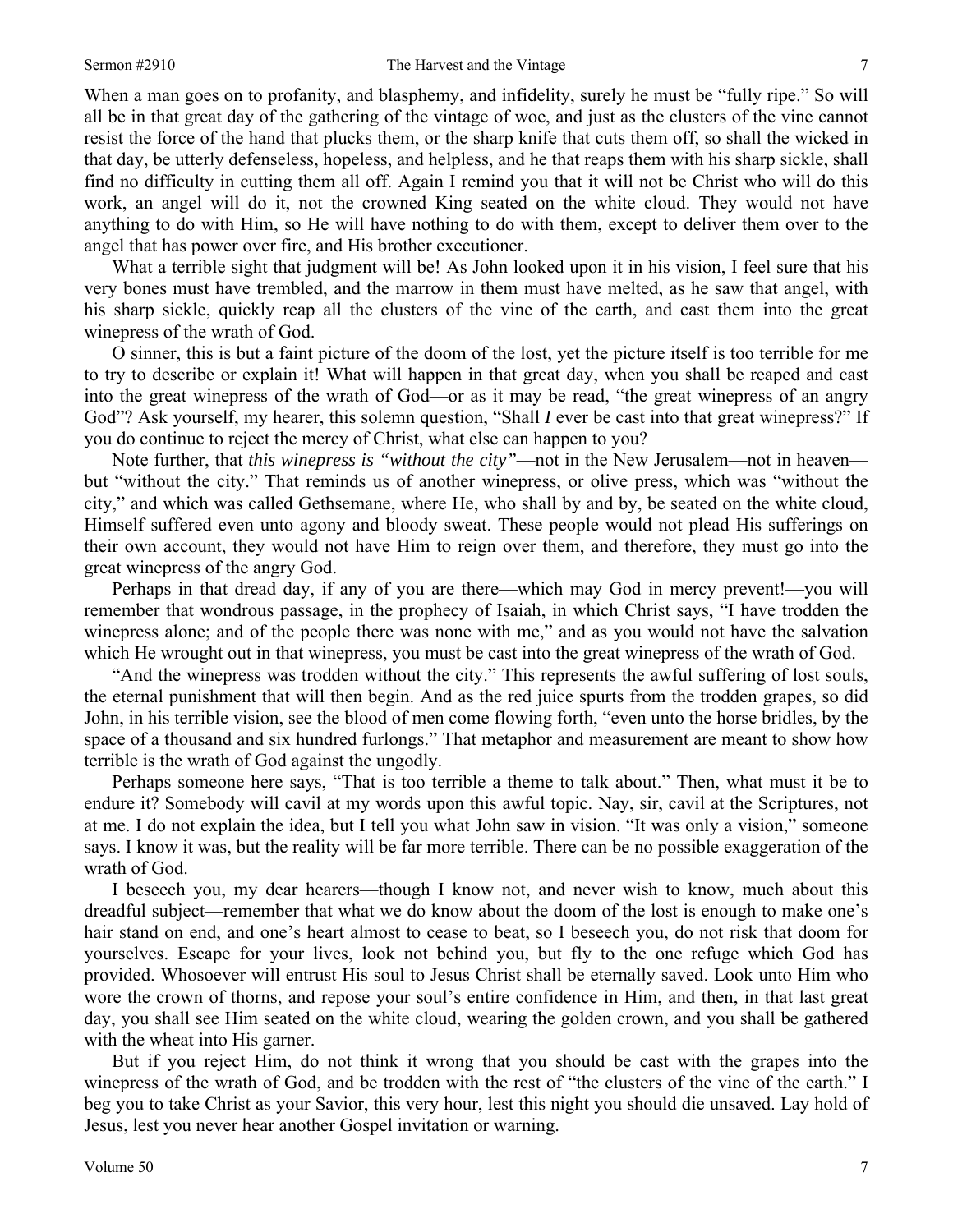If I have seemed to speak terribly, God knows that I have done it out of love to your souls, and believe me, that I do not speak as strongly as the truth might well permit me to do, for there is something far more terrible about the doom of the lost, than language can ever express or thought conceive. God save all of you from ever suffering that doom, for Jesus Christ's sake! Amen.

#### **EXPOSITION BY C. H. SPURGEON**

#### *REVELATION 14*

**Verse 1.** *And I looked, and, lo, a Lamb stood on the mount sion, and with him an hundred forty and four thousand, having his Father's name written on their foreheads.* 

The great question for us is—shall we be among the number? If we have the Father's name engraved upon our hearts, we may conclude that we shall, one day, have it written in our foreheads, and that we shall be among that chosen company.

**2-3.** *And I heard a voice from heaven, as the voice of many waters, and as the voice of a great thunder: and I heard the voice of harpers harping with their harps: and they sung as it were a new song before the throne, and before the four beasts, and the elders: and no man could learn that song but the hundred and forty and four thousand, which were redeemed from the earth.* 

Notice how loud their singing was—it was like many waters and great thunder. But notice also, the sweetness of it, for it was melodious as the music of well skilled harpers harping with their harps. Note too, the freshness, the vivacity of it, "they sang as it were a new song." Shall we be there to sing that new song? If so, we must be "redeemed from the earth," not with a general, but with a particular redemption, which lifts us up from the rest of our fellow creatures, and we must also have attended the sacred rehearsals, for none can sing in heaven but those who have learned the song, and none can learn it but those who are "redeemed from the earth."

**4-5.** *These are they which were not defiled with women, for they are virgins. These are they which follow the Lamb whithersoever he goeth. These were redeemed from among men, being the firstfruits unto God and to the Lamb. And in their mouth was found no guile: for they are without fault before the throne of God.* 

Now we have another vision.

**6-7.** *And I saw another angel fly in the midst of heaven, having the everlasting gospel to preach unto them that dwell on the earth, and to every nation, and kindred, and tongue, and people, saying with a loud voice, Fear God, and give glory to him; for the hour of his judgment is come: and worship him that made heaven, and earth, and the sea, and the fountains of waters.* 

This vision represents the spread of the Gospel. It is generally referred to the Reformation period, when on a sudden, the truth, which had so long lain hidden in old musty tomes, was proclaimed in every marketplace. Beneath many a "Gospel oak" the good news was told out—the good news concerning Christ—as if an angel were flying through the midst of heaven. This preaching of the truth led to the commencement of the downfall of Rome, which is here called Babylon, and which is ultimately to fall to utter and everlasting ruin.

**8.** *And there followed another angel, saying, Babylon is fallen, is fallen, that great city, because she made all nations drink of the wine of the wrath of her fornication.* 

That is, spiritual fornication, as we understand it in the Old Testament—man's idolatry—the setting up of visible objects of worship, instead of the invisible God. And what is there, in all the world, that is so idolatrous as the so-called "religion" of Rome? She multiplies her idol gods to great excess—her crosses and her crucifixes, her saints and her saintesses, her "sacraments" and her relics, her "old cast clouts" and her "old rotten rags." The Papacy is the most paganish of all the paganisms that have ever existed on the face of the earth, but it is to come to an end, for the mouth of the Lord has said so.